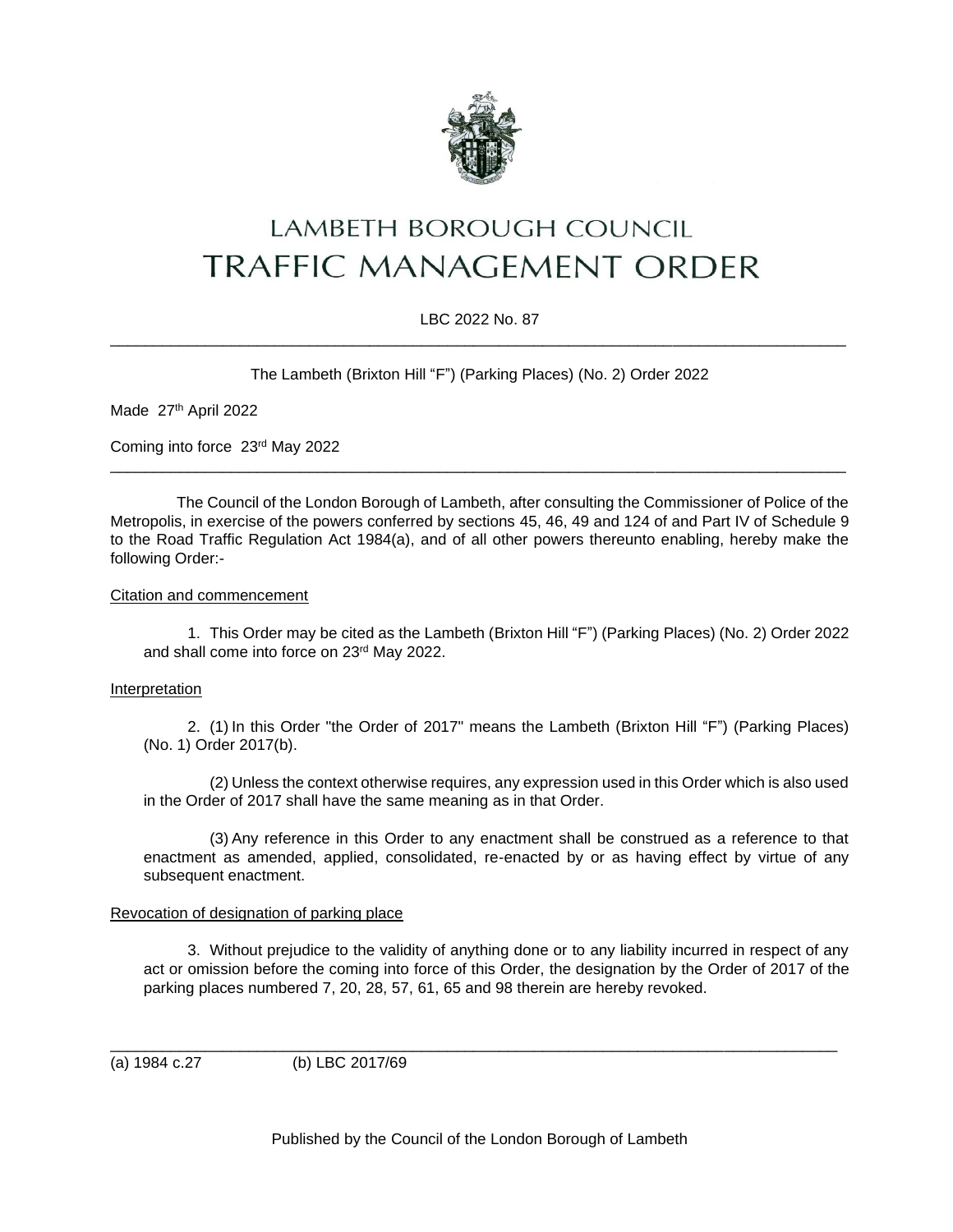4. (1) Each area on a highway comprising the length of carriageway of a street specified in column 2 of Schedule 1 and Schedule 2 to this Order and bounded on one side of that length by the edge of the carriageway and on the other sides by a white line marking is designated as a parking place.

(2) The reference in this Article to a white line marking shall be construed as a reference to the white line marking (either broken or continuous) provided for in Schedule 7 to the Traffic Signs Regulations and General Directions 2016(a) or, if applicable, authorised by the Secretary of State by virtue of section 64 of the Road Traffic Regulation Act 1984.

(3) The provisions of the Order of 2017 (other than Articles 3 and 15) shall apply to the areas designated as parking places by this Order as if in those provisions any reference to a parking place included a reference to an area designated as a parking place by this Order and as if any reference to Schedule 1 to the Order of 2017 included a reference to Schedule 1 to this Order and as if any reference to Schedule 3 to the Order of 2017 included a reference to Schedule 2 to this Order.

Placing of traffic signs, etc.

- 5. The Council shall:-
	- (a) place and maintain traffic signs indicating the limits of each parking place referred to in the Schedules to this Order;
	- (b) place and maintain in or in the vicinity of each parking place referred to in the Schedules to this Order traffic signs indicating that such parking place may be used during the permitted hours for the leaving only of the vehicles specified in Article 4(2) of the Order of 2017;
	- (c) carry out such other work as is reasonably required for the purposes of the satisfactory operation of each parking place referred to in the Schedules to this Order.

Dated this twenty-seventh day of April 2022.

Ben Stevens Highway Network Manager

(a) S.I. 2016/362

\_\_\_\_\_\_\_\_\_\_\_\_\_\_\_\_\_\_\_\_\_\_\_\_\_\_\_\_\_\_\_\_\_\_\_\_\_\_\_\_\_\_\_\_\_\_\_\_\_\_\_\_\_\_\_\_\_\_\_\_\_\_\_\_\_\_\_\_\_\_\_\_\_\_\_\_\_\_\_\_\_\_\_\_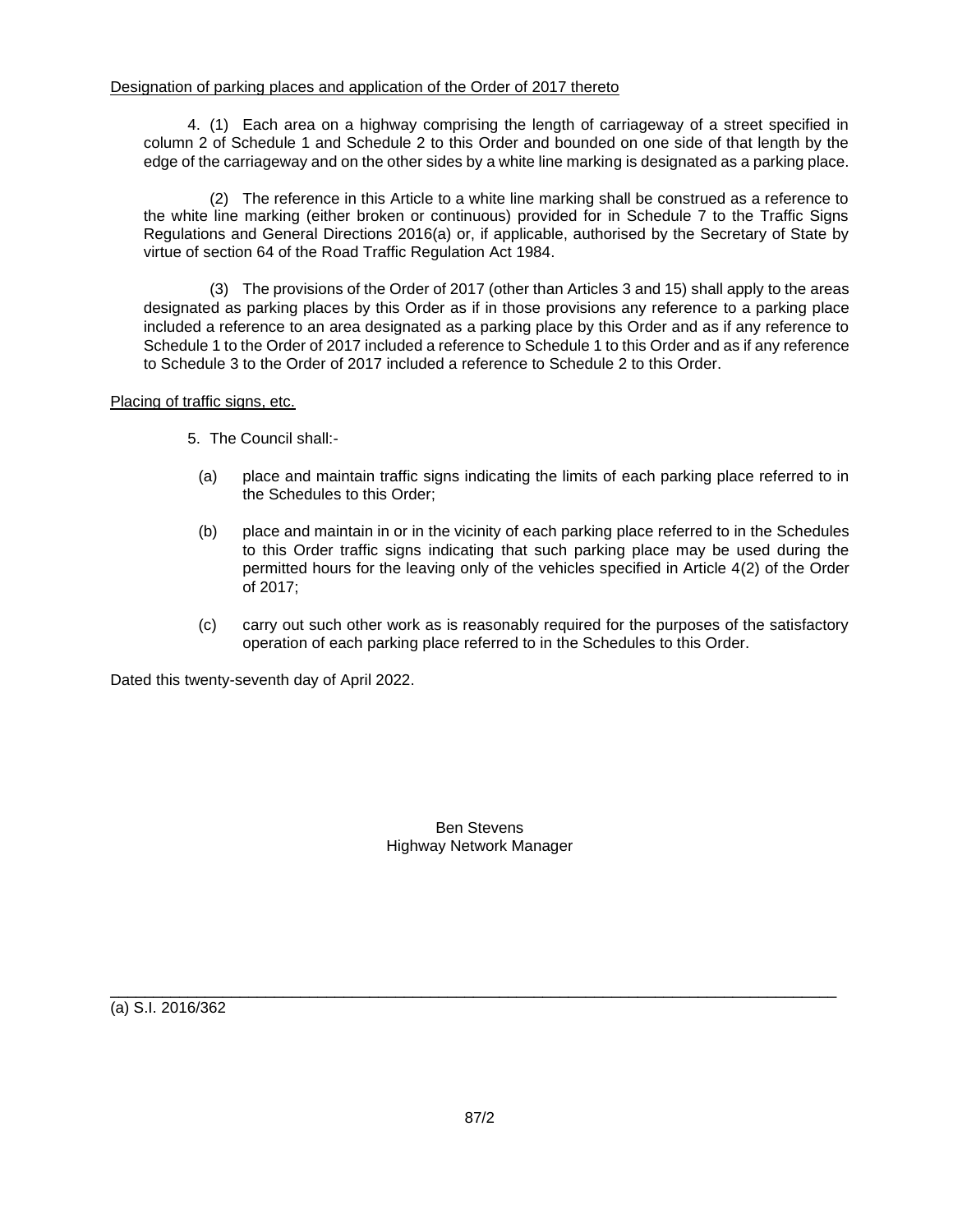## SCHEDULE 1 (see Article 4)

IN RELATION TO A PARKING PLACE REFERRED TO IN THIS SCHEDULE THE EXPRESSION "PERMITTED HOURS" MEANS THE PERIOD BETWEEN 12 NOON AND 2 P.M. ON MONDAYS TO FRIDAYS INCLUSIVE, ANY SUCH DAY NOT BEING CHRISTMAS DAY, GOOD FRIDAY OR A BANK HOLIDAY.

PARKING PLACES IN WHICH A VEHICLE MAY BE LEFT DURING THE PERMITTED HOURS PROVIDED IT DISPLAYS EITHER A VALID HARD COPY RESIDENT'S PERMIT, A VALID HARD COPY CAR CLUB PERMIT, A VALID HARD COPY VISITOR'S PERMIT OR A VALID HARD COPY TRADE PERMIT, ISSUED IN RESPECT OF THAT VEHICLE, OR THERE APPEARS ON A HAND-HELD DEVICE AN INDICATION THAT AN ELECTRONIC VERSION OF ONE OF THOSE PERMITS OR A FLEXIBLE CAR CLUB PERMIT HAS BEEN GRANTED IN RESPECT OF THAT VEHICLE AND THE PERMIT IS VALID.

| Parking<br>place<br>No. | Designated parking place                                                                                                                                                                                                                      | Special<br>manner of<br>standing |
|-------------------------|-----------------------------------------------------------------------------------------------------------------------------------------------------------------------------------------------------------------------------------------------|----------------------------------|
|                         |                                                                                                                                                                                                                                               |                                  |
| 1                       | $\overline{2}$                                                                                                                                                                                                                                | 3                                |
| 155.                    | ATHLONE ROAD, the north-west side, from the common boundary of Nos. 29 and<br>31 Athlone Road to a point 1.6 metres south-west of the common boundary of<br>Nos. 35 and 37 Athlone Road.                                                      |                                  |
| 156.                    | ATHLONE ROAD, the north-west side, from a point 1 metre north-east of the<br>common boundary of Nos. 35 and 37 Athlone Road to the common boundary of<br>Nos. 39 and 41 Athlone Road.                                                         |                                  |
|                         |                                                                                                                                                                                                                                               |                                  |
| 157.                    | BRADING ROAD, the south-east side, from a point 5 metres south-west of the<br>south-western kerb-line of the NW/SE arm of Brading Road to a point 5.6 metres<br>north-east of the north-eastern boundary of No. 30 Brading Road.              |                                  |
|                         |                                                                                                                                                                                                                                               |                                  |
| 158.                    | BRADING ROAD, the south-east side, from a point 3 metres north-east of the<br>north-eastern boundary of No. 30 Brading Road to a point 7.5 metres north-east of<br>the north-eastern kerb-line of Upper Tulse Hill.                           |                                  |
|                         |                                                                                                                                                                                                                                               |                                  |
| 159.                    | CLAVERDALE ROAD, the south-east side, from the common boundary of Nos. 18<br>and 20 Claverdale Road to a point 1.3 metres south-west of the common<br>boundary of Nos. 32 and 34 Claverdale Road.                                             |                                  |
|                         |                                                                                                                                                                                                                                               |                                  |
| 160.                    | CLAVERDALE ROAD, the south-east side, from a point 1.3 metres north-east of<br>the common boundary of Nos. 32 and 34 Claverdale Road to the common<br>boundary of Nos. 46 and 48 Claverdale Road.                                             |                                  |
|                         |                                                                                                                                                                                                                                               |                                  |
| 161.                    | HOLMEWOOD GARDENS, the south-west side, from the common boundary of<br>Nos. 75 and 76 Holmewood Gardens to a point 2 metres north-west of the<br>common boundary of Nos. 78 and 79 Holmewood Gardens.                                         |                                  |
|                         |                                                                                                                                                                                                                                               |                                  |
| 162.                    | HOLMEWOOD GARDENS, the south-west side, from a point 4.6 metres north-<br>west of the common boundary of Nos. 78 and 79 Holmewood Gardens to a point<br>11.1 metres north-west of the common boundary of Nos. 80 and 81 Holmewood<br>Gardens. |                                  |
|                         |                                                                                                                                                                                                                                               |                                  |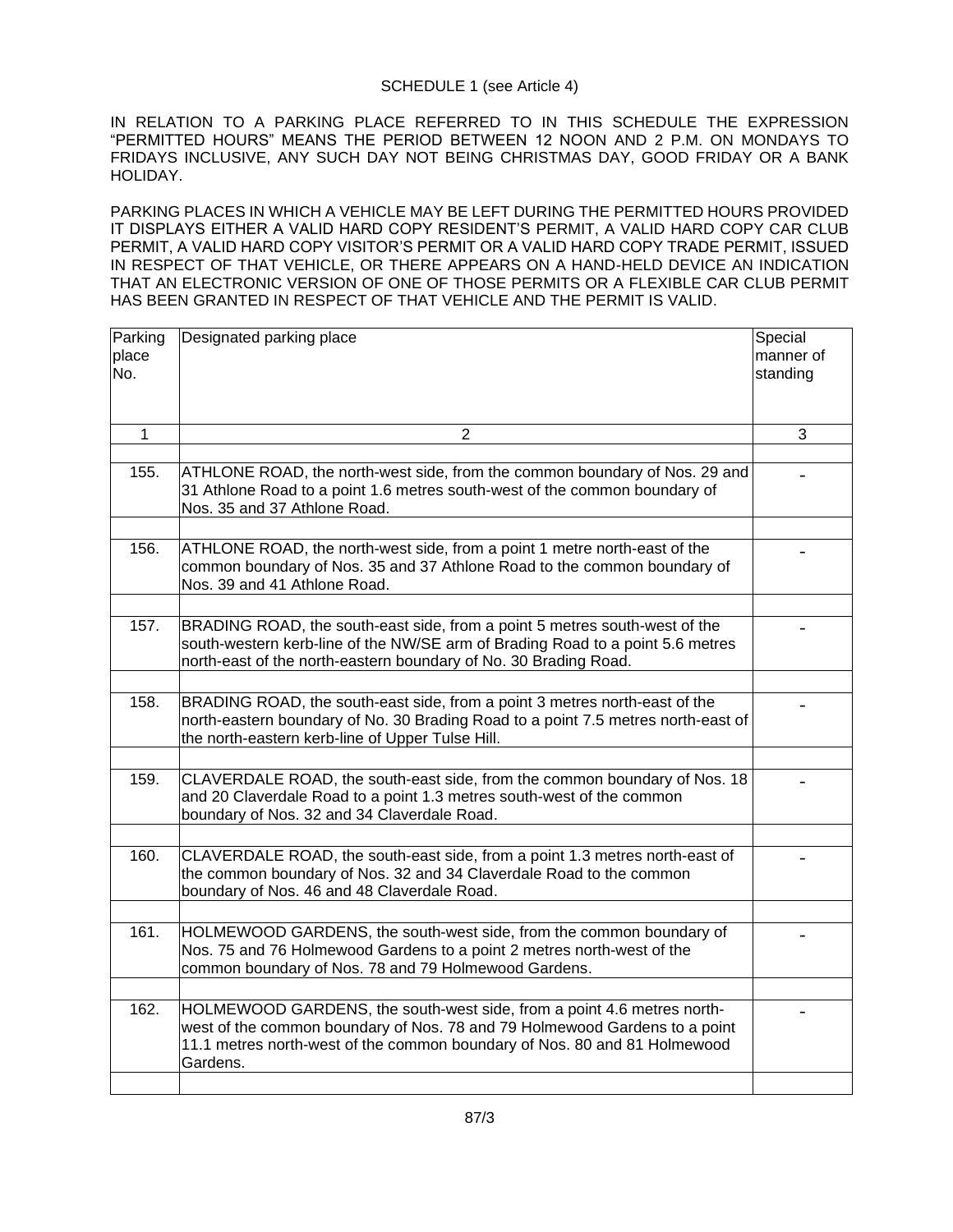| 163. | HOLMEWOOD ROAD, the north-east side, from a point 10 metres east of the<br>eastern kerb-line of Brixton Hill to a point 4.6 metres north-west of the common<br>boundary of Nos. 25 and 27 Brixton Hill. |  |
|------|---------------------------------------------------------------------------------------------------------------------------------------------------------------------------------------------------------|--|
|      |                                                                                                                                                                                                         |  |
| 164. | HOLMEWOOD ROAD, the north-east side, from a point 2 metres north-west of the<br>common boundary of Nos. 25 and 27 Holmewood Road to a point 4.1 metres<br>south-east of that common boundary.           |  |
|      |                                                                                                                                                                                                         |  |
| 165. | HOLMEWOOD ROAD, the south-west side, from the north-western boundary of<br>No. 2 Holmewood Road to a point 2.6 metres north-west of the common boundary<br>of Nos. 8 and 10 Holmewood Road.             |  |
|      |                                                                                                                                                                                                         |  |
| 166. | HOLMEWOOD ROAD, the south-west side, from the common boundary of Nos. 8<br>and 10 Holmewood Road to a point 3.7 metres south-east of the common<br>boundary of Nos. 18 and 20 Holmewood Road.           |  |
|      |                                                                                                                                                                                                         |  |